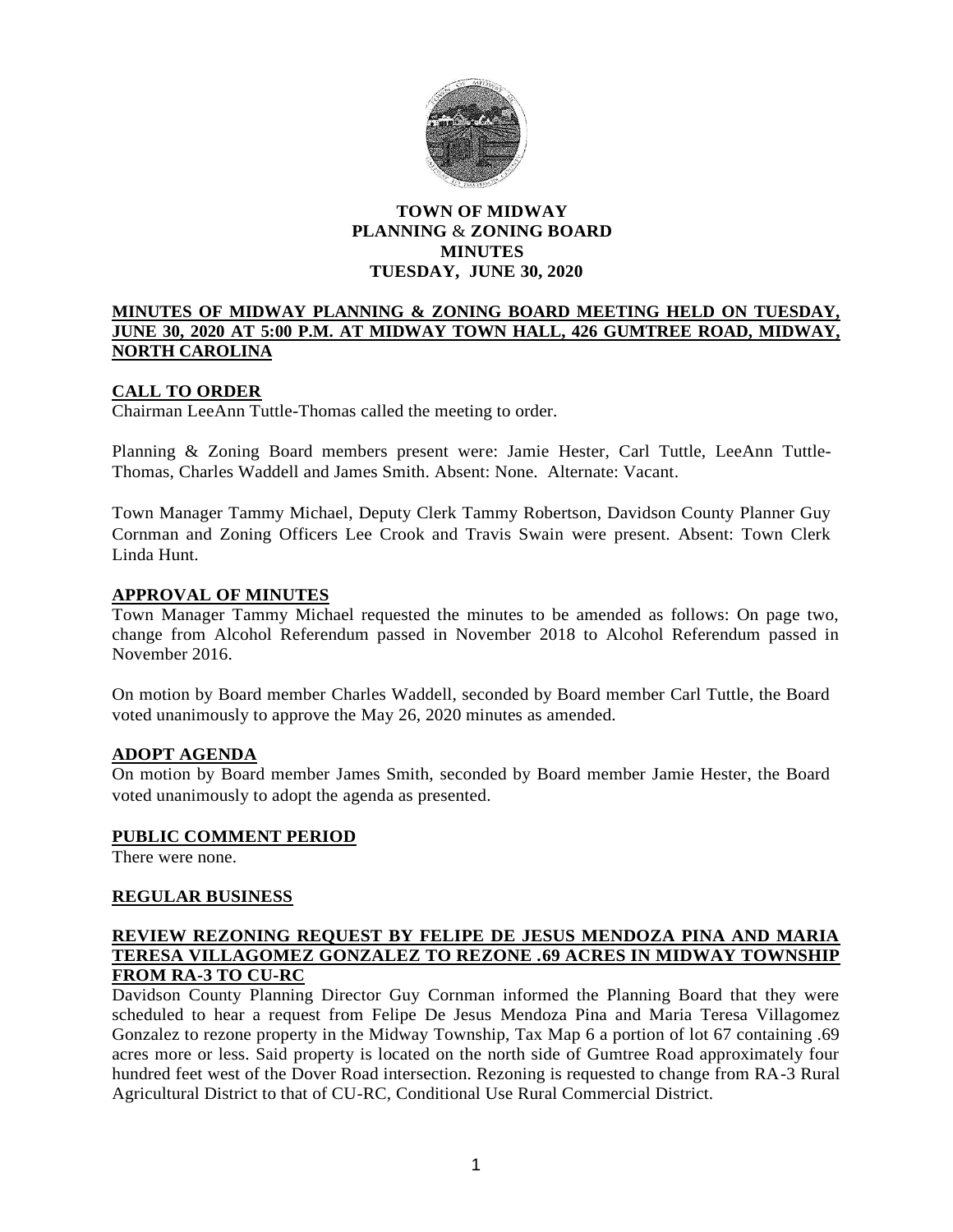Mr. Cornman stated that there was a mistake in the legal advertisement inadvertently listing the property as being located on the north side of Dublin Drive intersection instead of the Dover Road intersection. Due to the technicality, the Planning Board will hear the rezoning request at the next Planning Board meeting held on July 28, 2020. To accommodate a larger crowd and adhere to social distancing regulations, this meeting will be held at the Davidson County Commissioner's Meeting Room, at the Governmental Center, 913 Greensboro Street Extension, Lexington, North Carolina at 5:00 p.m.

On motion by Board member Jamie Hester, seconded by Board member Charles Waddell, the Board voted unanimously to reschedule the rezoning request by Felipe De Jesus Mendoza Pina and Maria Teresa Villagomez Gonzalez to rezone .69 acres in Midway Township from RA-3 to CU-RC until the next scheduled Planning Board meeting on July 28, 2020 to be held in the Davidson County Commissioner's Meeting Room, at the Governmental Center, 913 Greensboro Street Extension, Lexington, North Carolina at 5:00 p.m.

# **CCOD PERMIT REVIEW – INSANITY BRANDZ WALL SIGN - MIDWAY COMMONS SHOPPING CENTER FOR CONSIDERATION OF APPROVAL**

Davidson County Zoning Officer Travis Swain presented to the Planning Board for review a permit for a proposed sign for Insanity Brandz located in the Core Commercial Overlay District (CCOD) in the Midway Commons Shopping Center. The business must satisfy signage requirements found on page III-36 of the Midway Zoning Ordinance Subsection (I) Multi-tenant buildings that states:

*One (1) wall sign shall be allowed per tenant per building wall that contains a direct customer access to the tenant's space.*

*Wall signage for tenants shall be of an identical size and placement height, and shall not exceed 50 square feet per tenant.*

*Tenant spaces containing more than 25,000 square feet of gross floor area may install wall signage with up to 75 square feet of area.*

The Davidson County Planning Department has reviewed the requirements and finds that the sign satisfies the requirements as stated in the Town's Zoning Ordinance.

On motion by Board member James Smith, seconded by Board member Charles Waddell, the Board voted unanimously to approve the sign permit for the Insanity Brandz sign that was installed before following and securing the necessary permit process in the CCOD in the Midway Commons Shopping Center as presented.

# **LAND USE PLAN UPDATE – JASON EPLEY– BENCHMARK CMR, INC.**

At the May 26, 2020 Planning Board meeting, Jason Epley with Benchmark CMR, Inc. began updating the Town's current Land Use Plan with the Planning Board. The Town's current Land Use Plan covers the time period from 2010-2020.

The Comprehensive Land Use Plan establishes the "blueprint" or "roadmap" for the future of the Town with a bold, clear, vision and focused goals. The Plan looks at past and current development trends, previously approved plans, demographic and economic data, and community perceptions, in order to prioritize methods to fulfill the Town's vision for the future. The plan is comprised of goals and strategies that provide a framework for decision-making and the allocation of resources as they relate to long-term development. It builds upon existing assets while taking advantage of opportunities for improvement and growth. The Plan is implemented over time through annual budgeting, departmental work programs, zoning decisions and development projects. While local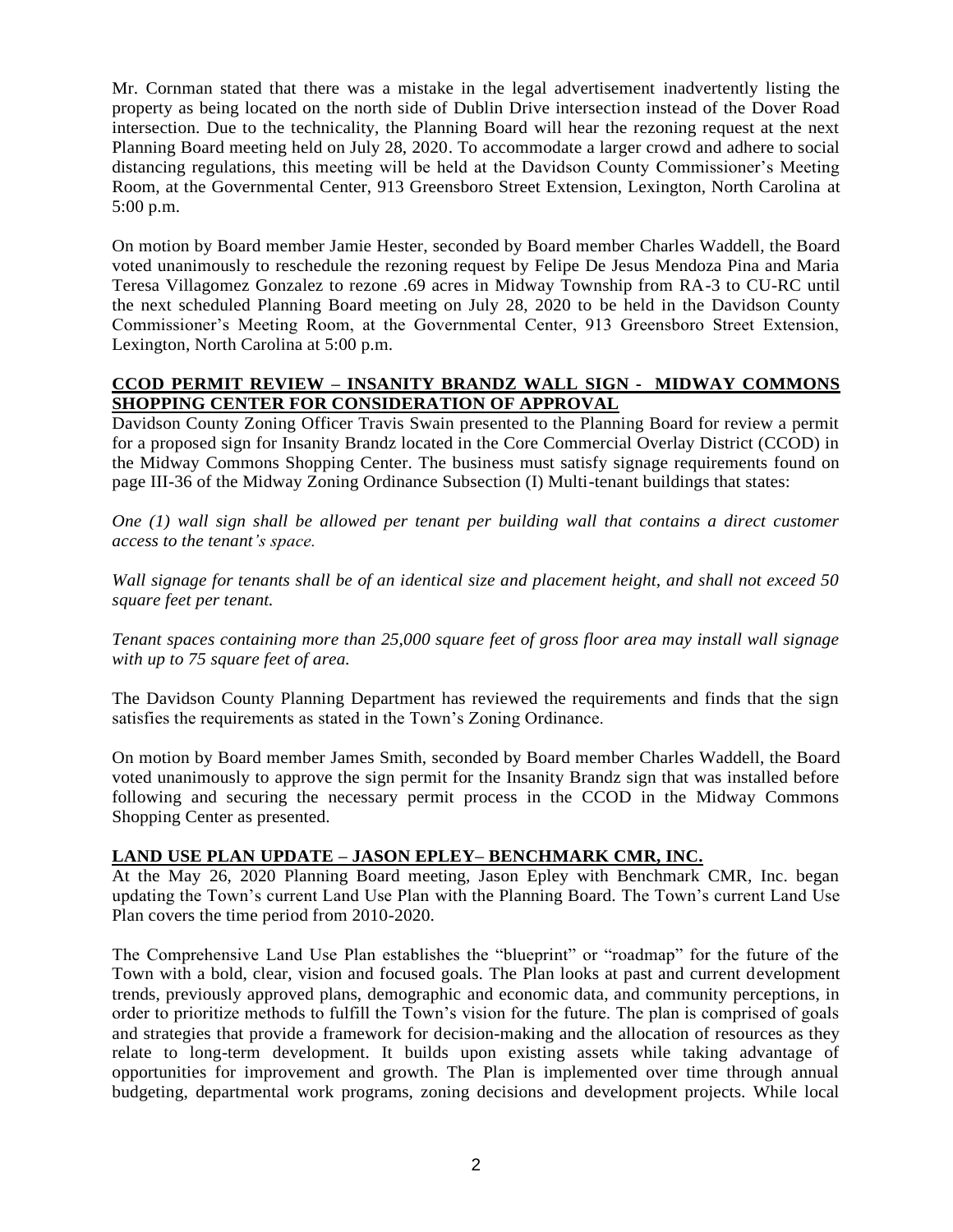governments must have a comprehensive plan as condition of adopting and applying zoning regulations in North Carolina, the Comprehensive Plan is not a zoning or regulatory document.

The following survey was developed by Mr. Epley along with the Planning Board members to gain insight on resident's perceptions of the Town's services, the future of the Town and what actions should be considered in the coming years to assist the Town in ensuring orderly development without sacrificing our small-town community and quality of life.

Residents will receive a postcard in the mail by mid-August with instructions on accessing the survey on the Town's Website [www.midway-nc.gov](http://www.midway-nc.gov/) .

## **TOWN OF MIDWAY COMPREHENSIVE PLAN**

Welcome to the Comprehensive Plan Survey

**The Town of Midway is updating its Comprehensive Plan, and residents' perceptions of the Town's services, the future of the Town, and what actions should be considered in the coming years will assist the Town in ensuring orderly development without sacrificing our small-town community and quality of life.**

**For more information please visit the COMPREHENSIVE PLAN WEBSITE.**

**Your input is important. Please take a few minutes to complete this brief survey before DATE.**

### **GENERAL TOWN QUESTIONS**

#### **Please answer these questions about the Town of Midway.**

- 1. "Quality of life" is defined as the standard of health, comfort, and happiness experienced by an individual or group. How would you rate the quality of life that you experience in Midway?
	- o High
	- o Average
	- o Low
- 2. What is your Perception of the following quality of life factors in Midway?

|                                   | Poor | Below<br>Average | Adequate |  | Good Excellent No Opinion |
|-----------------------------------|------|------------------|----------|--|---------------------------|
| Housing Affordability             |      |                  |          |  |                           |
| <b>Quality of Housing Options</b> |      |                  |          |  |                           |
| K-12 Education Opportunities      |      |                  |          |  |                           |
| <b>Employment Opportunities</b>   |      |                  |          |  |                           |
| <b>Community Character</b>        |      |                  |          |  |                           |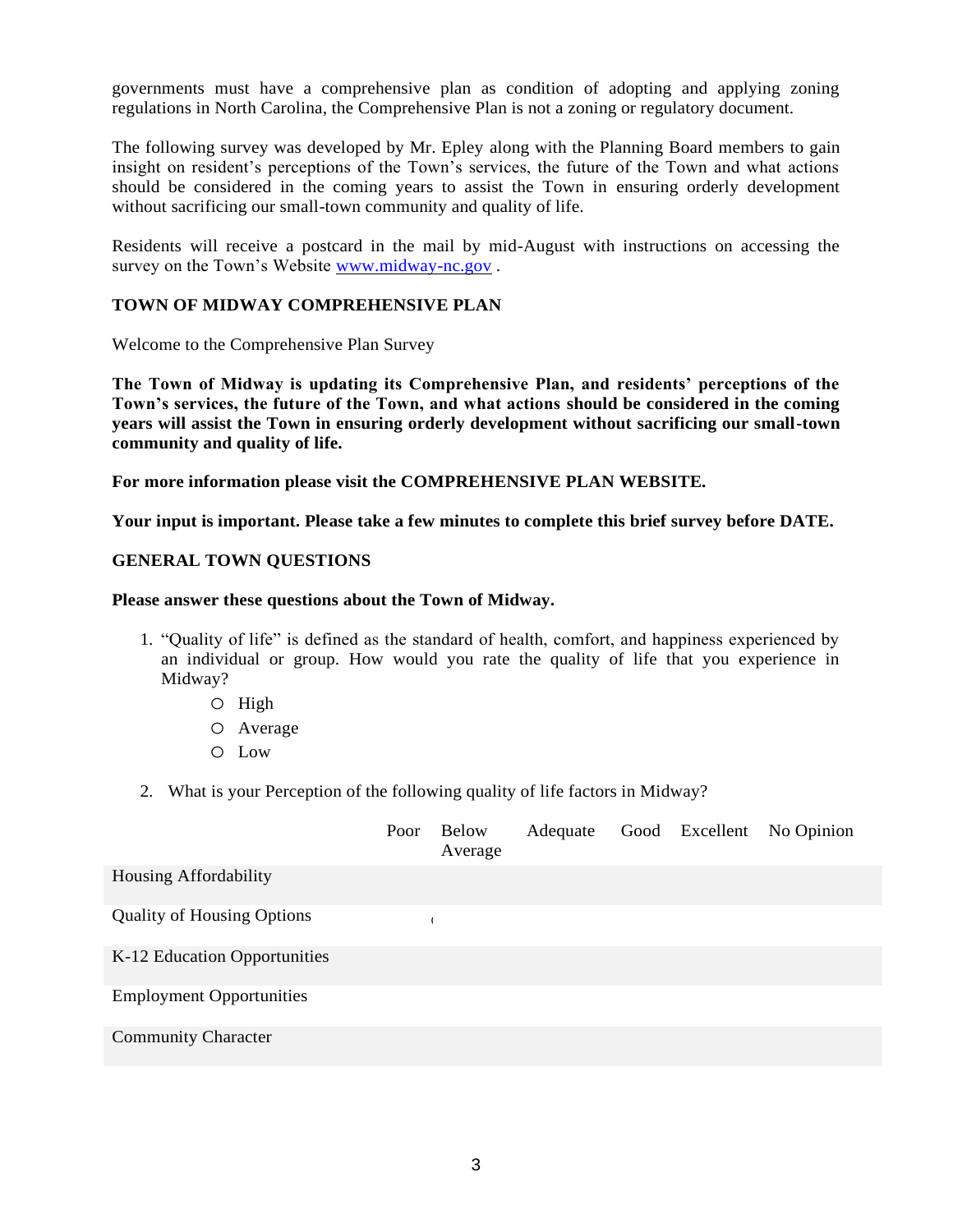Availability of Retail Goods/Services (Example: Grocery Stores)

Overall Cost of Living

Health Care Options

Recreation/Entertainment/Dining **Options** 

Proximity to Other Cities

## **LAND USE**

### **Please answer some questions on the use of land within the Town of Midway**

- 3. What is your perception of the pace of growth in the Town of Midway?
	- o Too Fast
	- o Fast
	- o Just Right
	- o Slow
- 4. What type of new development do you prefer? (Check all that apply)
	- o Residential
	- o Parkland/Open "green" Space
	- o Local Business or Retail
	- o New Industry or Manufacturing
	- o Agricultural Uses
	- o None
	- o Other (please specify)

## 5. What is the most needed type of economic development in the Town? (Check all that apply)

- o Commercial/Retail Businesses
- o Medical and Health Care Services
- o Industrial & Manufacturing Jobs
- o Financial & Professional Services
- o Entertainment/Dining/Recreation Businesses
- o Other (please specify)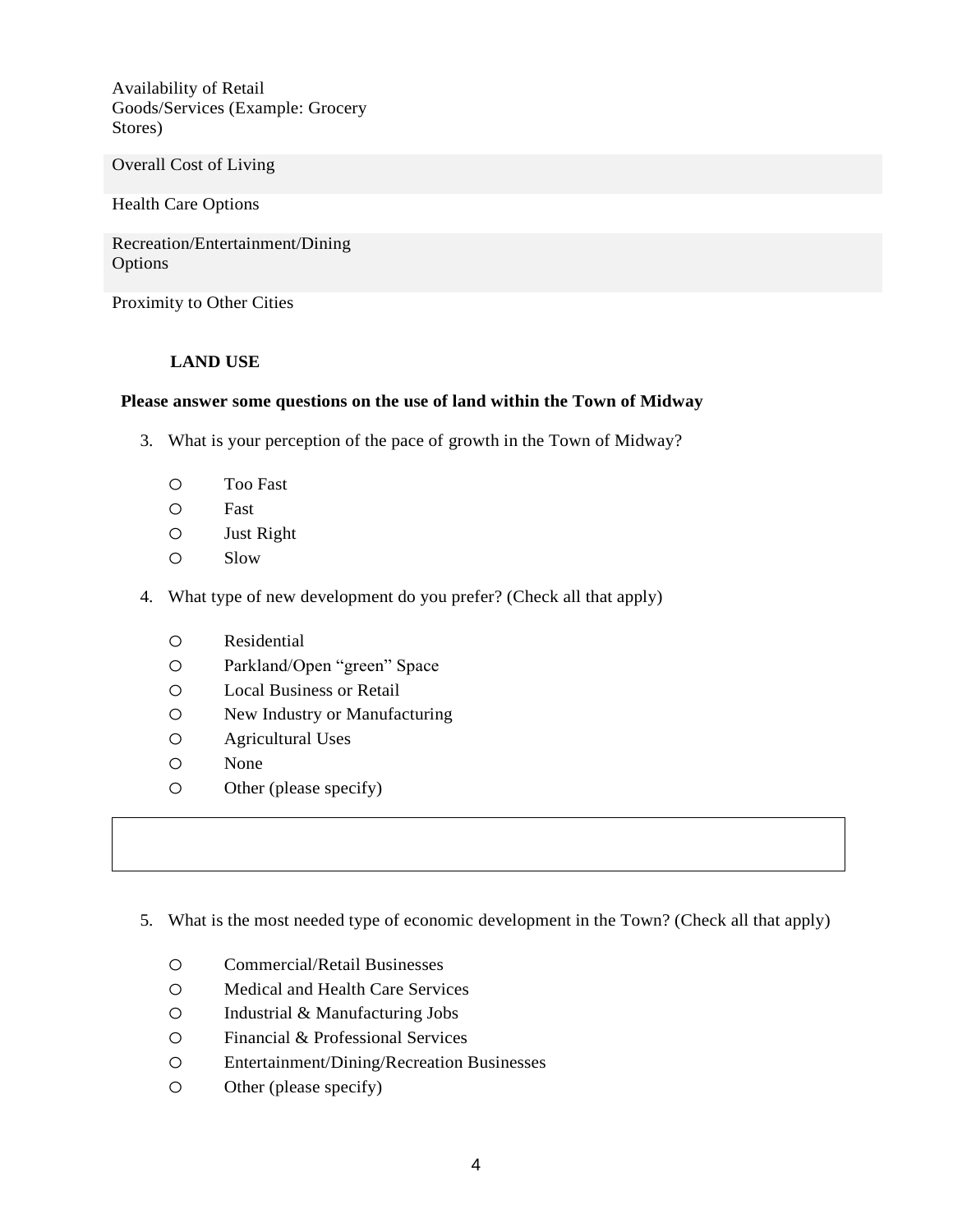## **TRANSPORTATION**

### **Please answer some questions on transportation within and around the Town of Midway.**

- 6. Which of the following best describes your perception of traffic in the Town?
	- o I have no problems getting around Town
	- o I think traffic will be an issue if the Town grows.
	- o Traffic is a mess I often experience delays when I drive through Town

Are there any specific transportation improvements that would help to improve the Town's transportation network?

- 7. What are the top three transportation-related issues that currently affect you? (You can be as General (traffic) or as specific (certain intersection) as you like.
- 8. Would you prefer to have access to other modes of transportation, such as bicycle lanes, pedestrian paths/walkways, a bus route, etc?
	- o No
	- o Yes (what types?)

### **PARKS, RECREATION, AND OPEN SPACE**

**Please answer some questions about parks, recreation uses, and open spaces within the Town of Midway.**

9. Are you satisfied with the park and recreation facilities available to you?

o Yes

o No

Please provide any additional comments.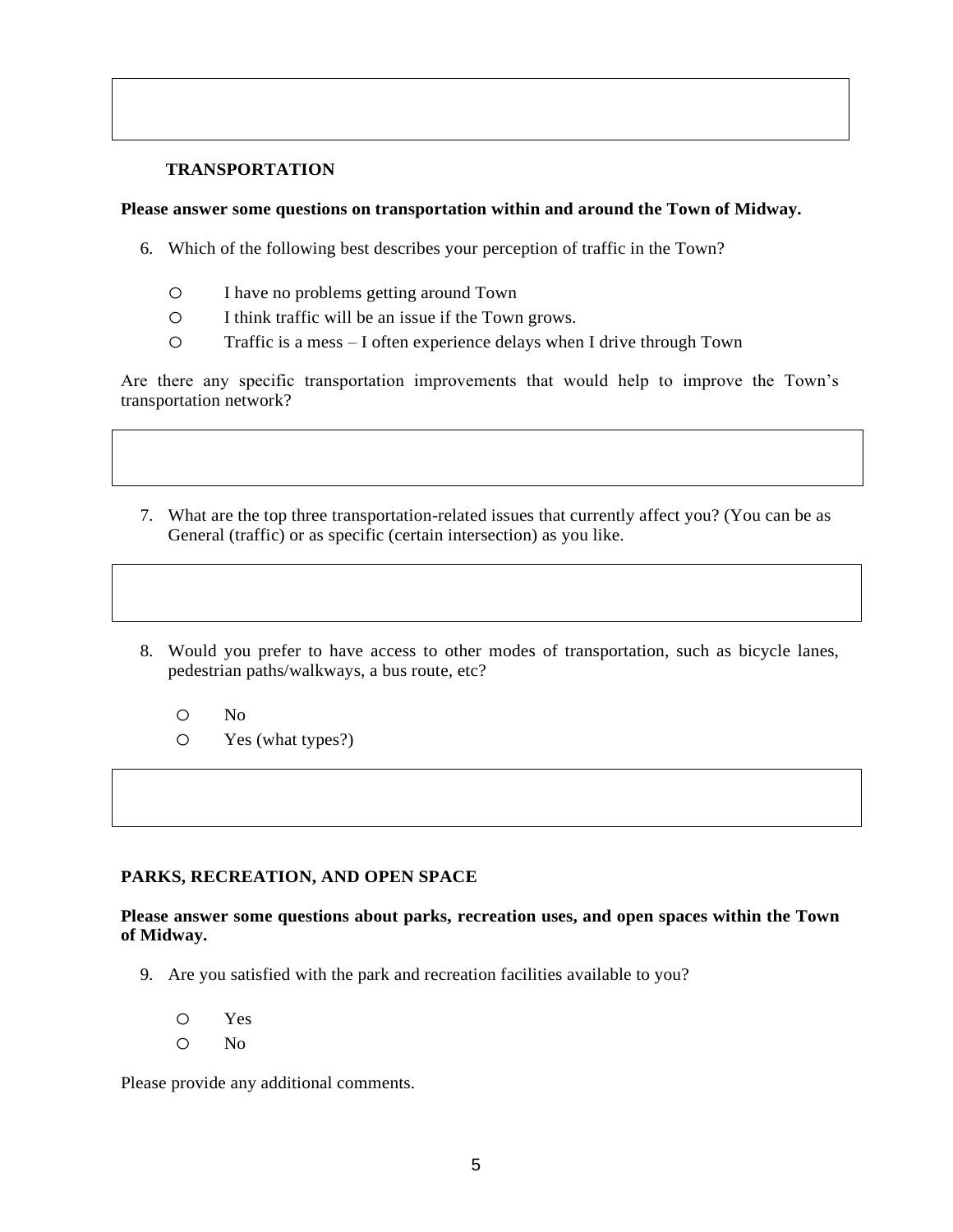10. The Town has been investing in a public park at Town Hall. When fully completed, it will include walking trails, a pavilion, open fields, restrooms, gazebo and a picnic shelter.

What additional recreational amenities do you feel the residents would benefit from?

### **SERVICES**

#### **Please answer these questions about Town-provided services.**

11. The Town of Midway has maintained a property tax rate of \$.05 per \$100 of property valuation since the Town was incorporated. The Town uses this revenue to provide services to the community. These services, which are mostly provided through contracts, include enhanced law enforcement, solid waste & recycling collection, street lighting, parks, planning and zoning.

Please tell us your level of satisfaction with the services the Town provides.

|                                    | Very Satisfied | Satisfied | Unsatisfied |
|------------------------------------|----------------|-----------|-------------|
| Law Enforcement (DCSO)             |                |           |             |
| Solid Waste & Recycling Collection |                |           |             |
| <b>Street Lighting</b>             |                |           |             |
| Parks                              |                |           |             |
| Planning & Zoning                  |                |           |             |

Please provide comments regarding any service you are not satisfied with or additional services that you think the Town should provide.

12. Please share any additional thoughts you have about the Town of Midway, the services that it offers, quality of life, or anything else that you would like to share.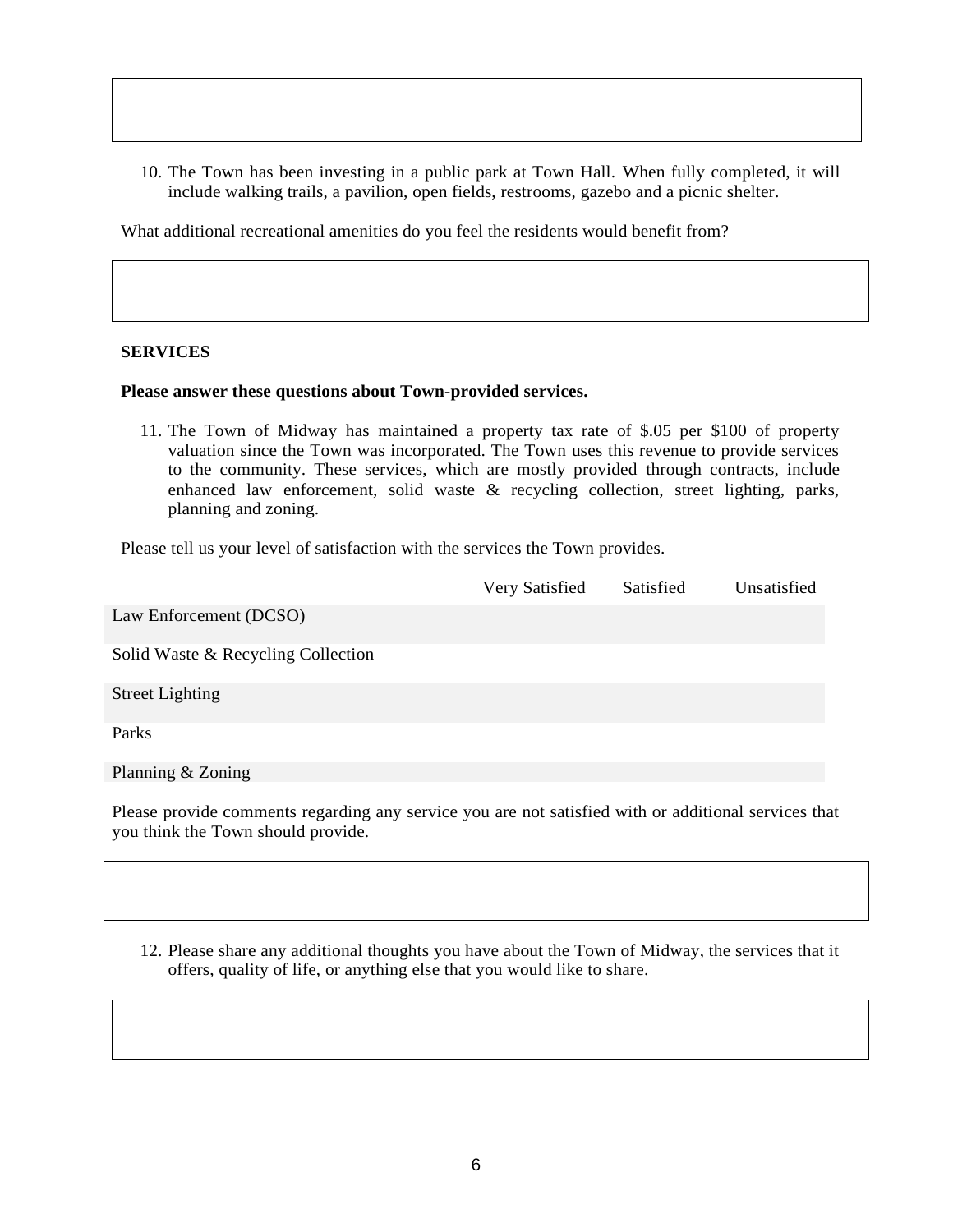### **DEMOGRAPHICS**

# **Please answer a few general questions about your household to help us understand our community needs.**

- 13. Which of the following best describes you? Please select all that apply.
	- o I live in Midway
	- o I work in Midway
	- o I own property in Midway
	- o I own a business in Midway
	- o Other (please specify)

14. If you live in Midway, how long have you been a resident?

- o Less than 5 years
- o 5-10 years
- o 10-20 years
- o 20-30 years
- o More than 30 years
- o I don't live in Midway

15. Which of the following best describes your employment situation?

- o Employed Private Business
- o Employed Government/Public Service
- o Unemployed
- o Student
- o Retired
- o Other

16. If you are employed, where is the location of your employment (City and Zip Code)

17. Please indicate your age

- o 18-24
- o 25-34
- o 35-44
- o 45-54